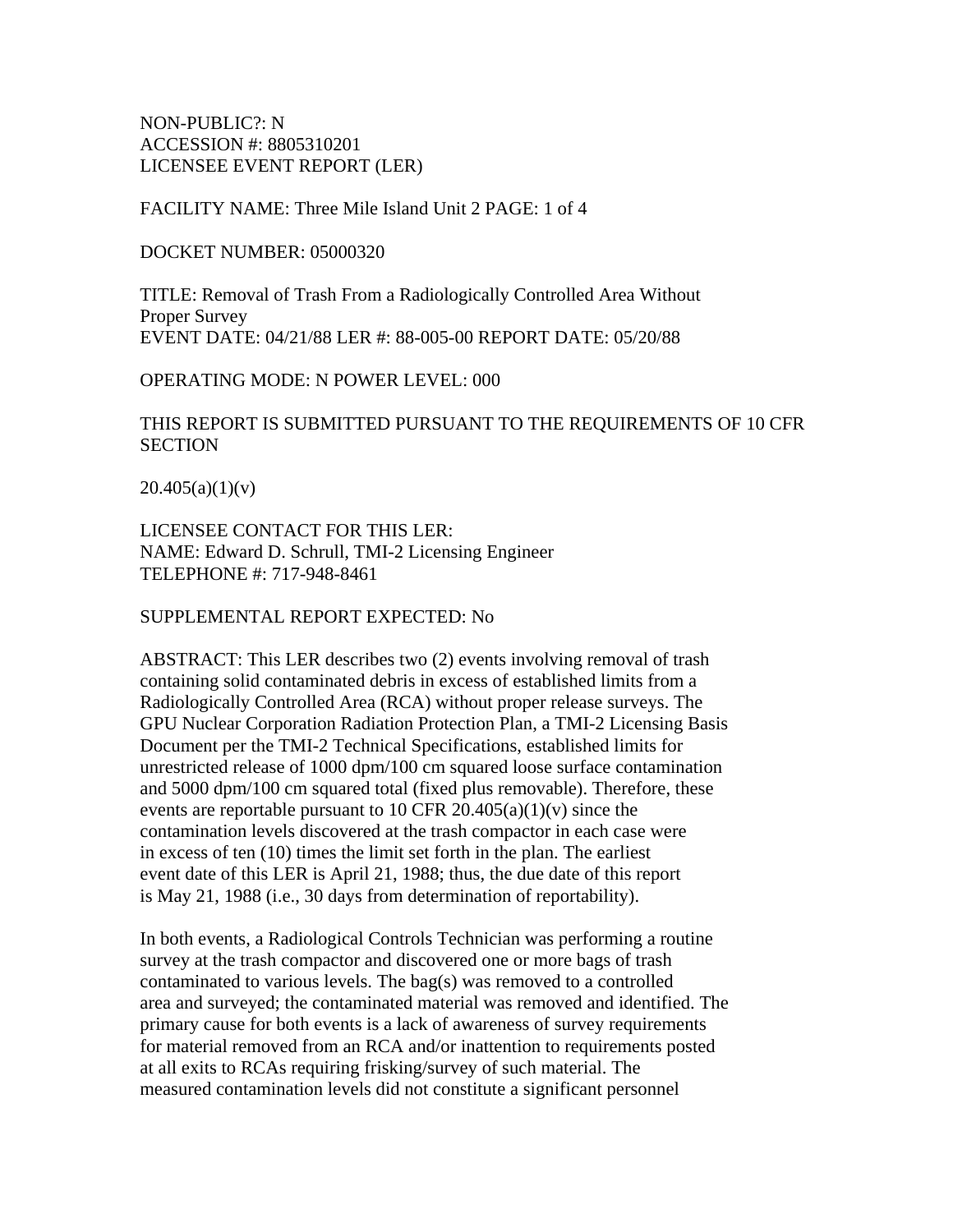exposure hazard.

(End of Abstract)

TEXT: PAGE: 2 of 4

#### I. PLANT OPERATING CONDITIONS BEFORE THE EVENT

The TMI-2 facility was in a long-term cold shutdown state; the defueling evolution was in progress. The reactor decay heat was being removed via loss to ambient. Throughout this event there was no affect on the Reactor Coolant System or the core.

# II. STATUS OF STRUCTURES, COMPONENTS, OR SYSTEMS THAT WERE INOPERABLE AT THE START OF THE EVENT AND THAT CONTRIBUTED TO THE EVENT

 $N/A$ 

### III. EVENT DESCRIPTION

A. On April 21, 1988, a Radiological Control Technical (Rad Con Tech.) was performing a routine survey at the trash compactor and discovered two (2) bags of trash containing material contaminated to levels of 15,000 dpm by direct frisk and 200,000 dpm by direct frisk, respectively. The bags were removed to a controlled area and surveyed. The material consisted of green herculite, wiping cloths, tape, and miscellaneous dust and debris. A particle reading 4 mrad/hr was removed and analyzed; it was a steel chip originating from the High Integrity Container (HIC) containing Seal Injection Valve Room waste. The herculite was used for contamination control during manual transfer of the HIC. Upon completion of the transfer, a Rad Con Tech. performed a wipe survey of the herculite; then he instructed two (2) Laborers to place the material into plastic bags for disposal as clean trash. However, background radiation levels in the work area were too high to perform a direct frisk of the plastic bags, which were subsequently transferred to the trash compactor.

The root causes of this event were: 1) poor communication between the Rad Con Tech. and the Laborers regarding the release survey required prior to transfer of the material, and 2) personnel errors on the part of the Laborers for a lack of awareness of basic survey requirements. The corrective actions to prevent recurrence were administrative and included memoranda detailing the steps necessary for removal of any material from a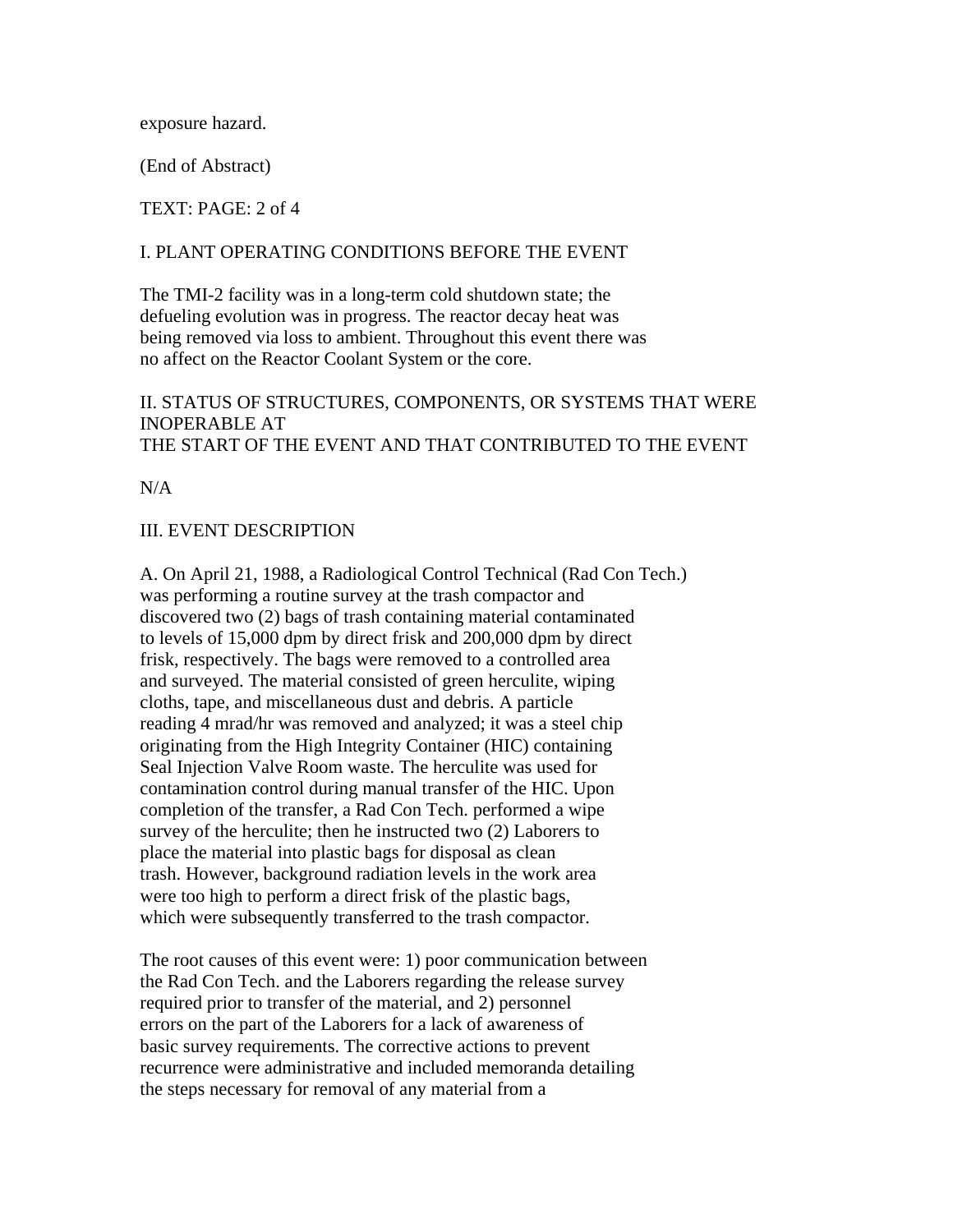radiologically controlled area (RCA) and personal discussions at staff safety meetings. In addition, potentially contaminated material will now be tagged with a Radioactive Materials Tag (RMT) if it is transported without HP escort from a high background area to a low background area for final release survey.

### TEXT: PAGE: 3 of 4

B. On April 23, 1988, a Rad Con Tech. was performing a routine survey of the trash compactor and discovered a bag of trash containing material contaminated to a level of 40,000 dpm by direct frisk. The bag was removed to a controlled area and surveyed. The contamination was confined to the dust and dirt that had settled on the bottom of the bag. The source of this material was from housekeeping activities adjacent to and in an RCA in the Unit 1/Unit 2 access corridor. In the past, there had been several process water spills in the area and it is possible that the contamination accumulated over time distributed across a large area. Weekly contamination surveys have been below release limits; however, sweeping this area (the first in approximately one (1) year) apparently concentrated the residual contamination. A posting at the exit to this RCA requires all personnel and materials be frisked prior to exiting. The Laborer who removed this bag of trash did not respond to this posting and was unaware of the requirement for frisking any material taken out of an RCA.

The root cause of this event was a lack of awareness of survey requirements for material originating in RCAs and/or inattentiveness to posted survey requirements. The immediate corrective actions to prevent recurrence were the same as for the previous event; however, they were not performed until after this event occurred. The long-term corrective actions include the dedication of two (2) Laborers to perform trash pickup in RCAs, labelling of the point of origin, and staging of the trash in a locked box located in a low traffic area. In addition, a Rad Con Tech. will survey and label the trash prior to its disposal.

It should be noted that, in both cases, a radiological controls survey has identified the material as contaminated before it left the protected area of the site.

# IV. ROOT CAUSE OF THE EVENT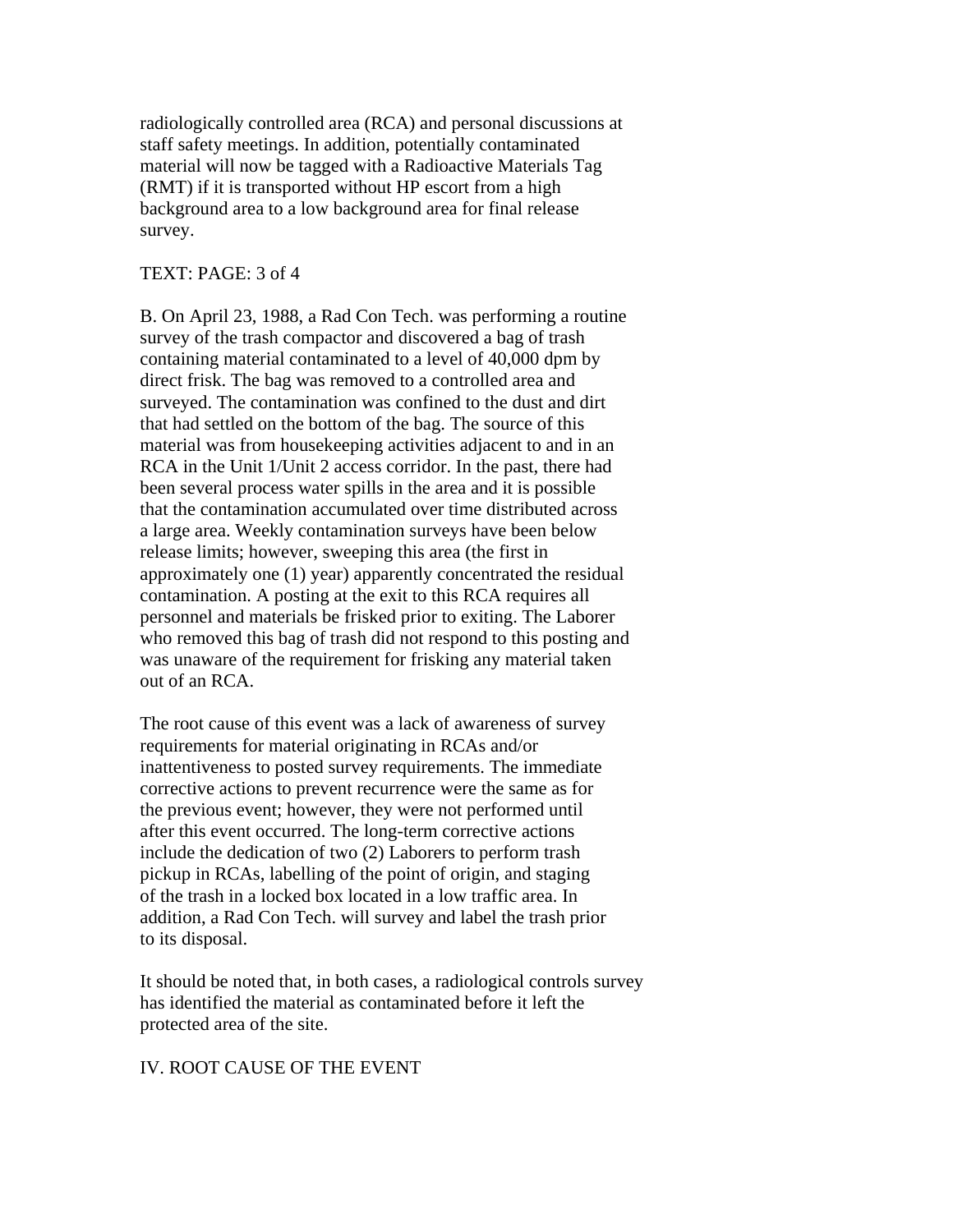The root cause of each event has been detailed in Section III, "Event Description."

V. CORRECTIVE ACTIONS

Immediate

o The bags of trash were removed to an RCA and surveyed.

o The contaminated material was isolated and analyzed.

o Two (2) memoranda were written which detailed the steps necessary for removal of any material from an RCA.

TEXT: PAGE: 4 of 4

Long-Term

o Discussions were held at various staff safety meetings.

o Potentially contaminated material will be tagged with a Radioactive Materials Tag if it is transported without HP escort from a high background area to a low background area for final release survey.

o Established clean trash staging areas.

o Dedicated two (2) Laborers to perform trash pickup in RCAs.

o Dedicated a Rad Con Tech., as necessary, to perform release surveys of trash.

VI. COMPONENT FAILURE DATA

 $N/A$ 

# VII. AUTOMATIC OR MANUALLY INITIATED SAFETY SYSTEM RESPONSES

## N/A

# VIII. ASSESSMENT OF THE SAFETY CONSEQUENCES AND IMPLICATIONS OF THE EVENT

These events did not result in excessive exposure to any individual. Therefore, GPU Nuclear has concluded that the reporting requirements of 10 CFR 20.405(b) do not apply to these events.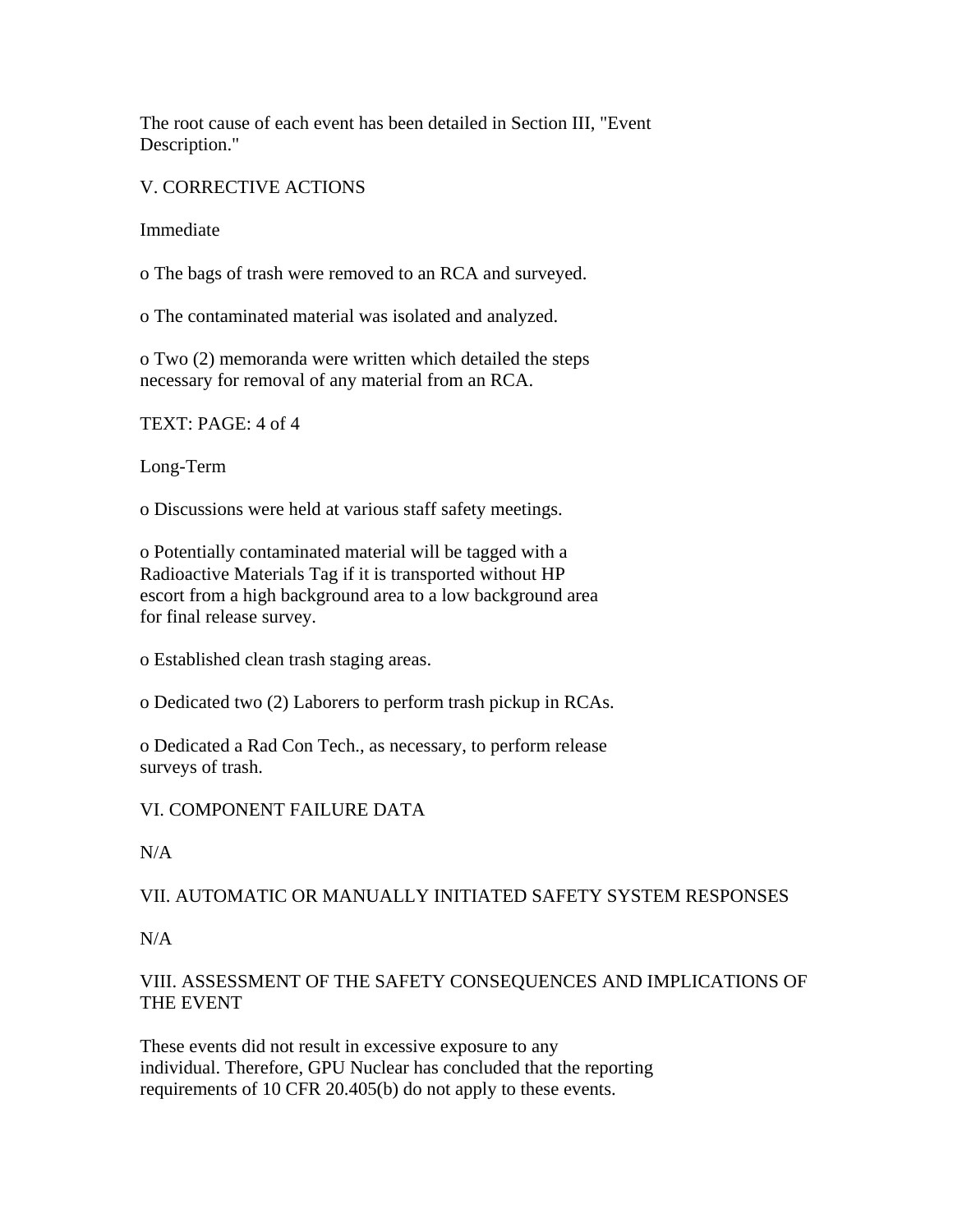Routine surveys at the trash compactor located inside the protected area resulted in the discovery of contaminated material. Both occurrences involved the removal of trash from an RCA without proper release surveys. The measured contamination levels did not constitute a significant personnel exposure hazard.

## ATTACHMENT # 1 TO ANO # 8805310201 PAGE: 1 of 1

GPU Nuclear Corporation Post Office Box 480 Route 441 South Middletown, Pennsylvania 17057-0191 717 944-7621 TELEX 84-2386 Writer's Direct Dial Number: (717) 948-8461

May 20, 1988 4410-88-L-0078/0387P

US Nuclear Regulatory Commission Attn: Document Control Desk Washington, DC 20555

Dear Sirs:

Three Mile Island Nuclear Station, Unit 2 (TMI-2) Operating License No. DPR-73 Docket No. 50-320 Licensee Event Report 88-05

Attached is Licensee Event Report 88-05 concerning radiological occurrences on April 21 and April 23, 1988. Both occurrences involved the removal of trash from a Radiologically Controlled Area without proper release surveys.

These events are considered reportable pursuant to Title 10 of the Code of Federal Regulations, Section  $20.405(a)(1)(v)$ .

Sincerely,

/s/ F. R. Standerfer F. R. Standerfer Director, TMI-2

EDS/emf